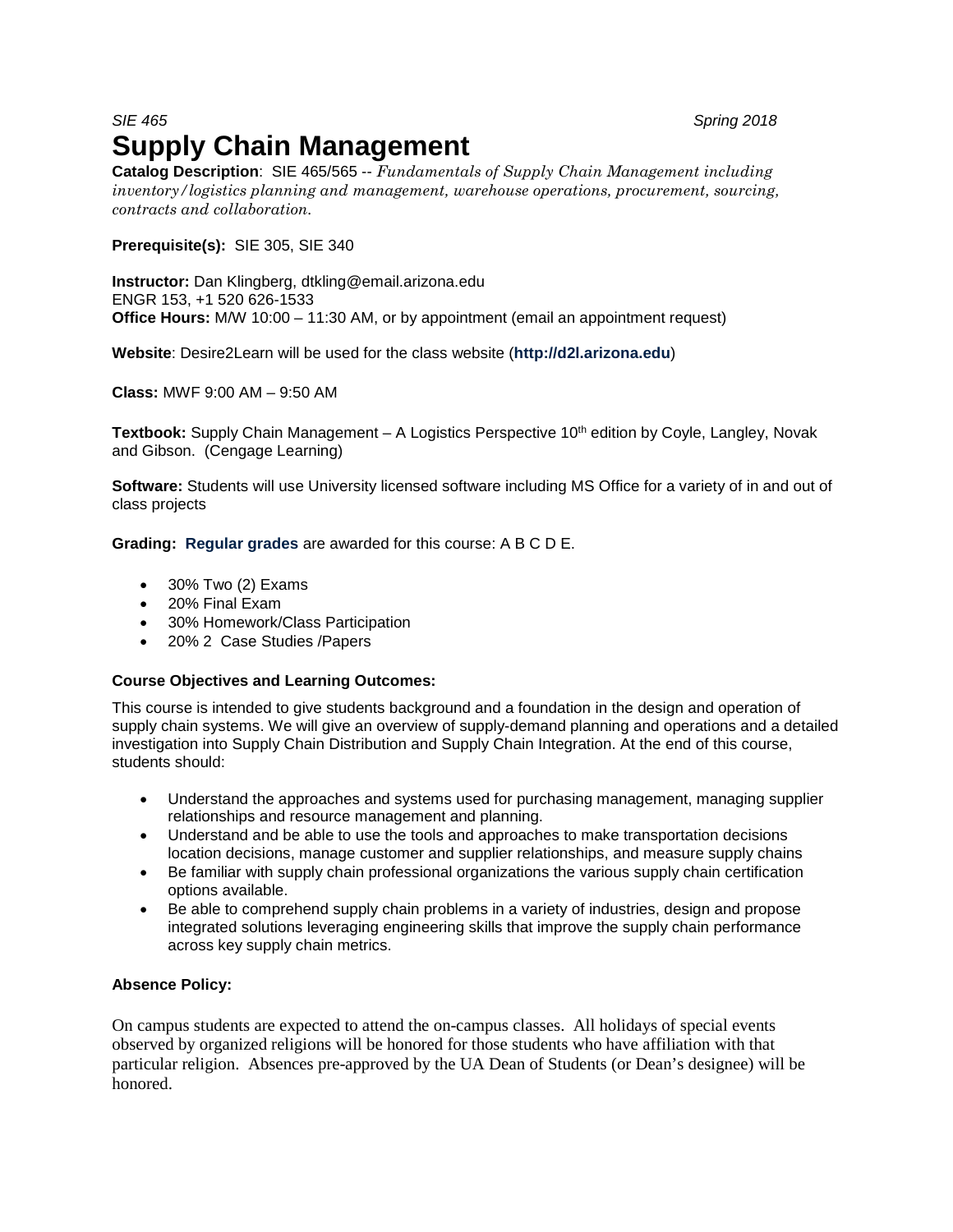# **Expected Classroom Behavior:**

Students are expected to maintain a professional business-like conduct during class and during all class activities

## **Policy against plagiarism:**

Students are allowed to work and submit group work on group assignments. Students must submit their own individual work on individual assignments, but may consult with peers unless prohibited by the instructor. Evidence of plagiarism will be handled according to the procedures outlined in the **[Student Code of Academic Integrity](http://deanofstudents.arizona.edu/codeofacademicintegrity)**.

## **Threatening behavior by students:**

Threating and disruptive behavior is prohibited and will be handled as outlined in **[Threatening](http://policy.arizona.edu/education-and-student-affairs/threatening-behavior-students)  [Behavior by Students](http://policy.arizona.edu/education-and-student-affairs/threatening-behavior-students)** and **[Disruptive Behavior in an Instructional Setting](http://policy.arizona.edu/education-and-student-affairs/disruptive-behavior-instructional-setting)**.

## **Required extracurricular activities:**

There are no required extracurricular activities anticipated for this course.

## **Special materials required for the class:**

There are no special materials anticipated for this course

# **Notification of offensive material policy:**

If offensive materials will be presented in class, the instructor will notify students via their university email account prior to class and allow students to opt-out of that class session.

#### **Accessibility and Accommodations:**

It is the University's goal that learning experiences be as accessible as possible. If you anticipate or experience physical or academic barriers based on disability or pregnancy, please let me know immediately so that we can discuss options. You are also welcome to contact Disability Resources (520- 621-3268) to establish reasonable accommodations.

Please be aware that the accessible table and chairs in this room should remain available for students who find that standard classroom seating is not usable.

# **Changes to this Syllabus:**

The information contained in the course syllabus, other than the grade and absence policies, may be subject to change with reasonable advance notice, as deemed appropriate by the instructor.

# **Course Outline:**